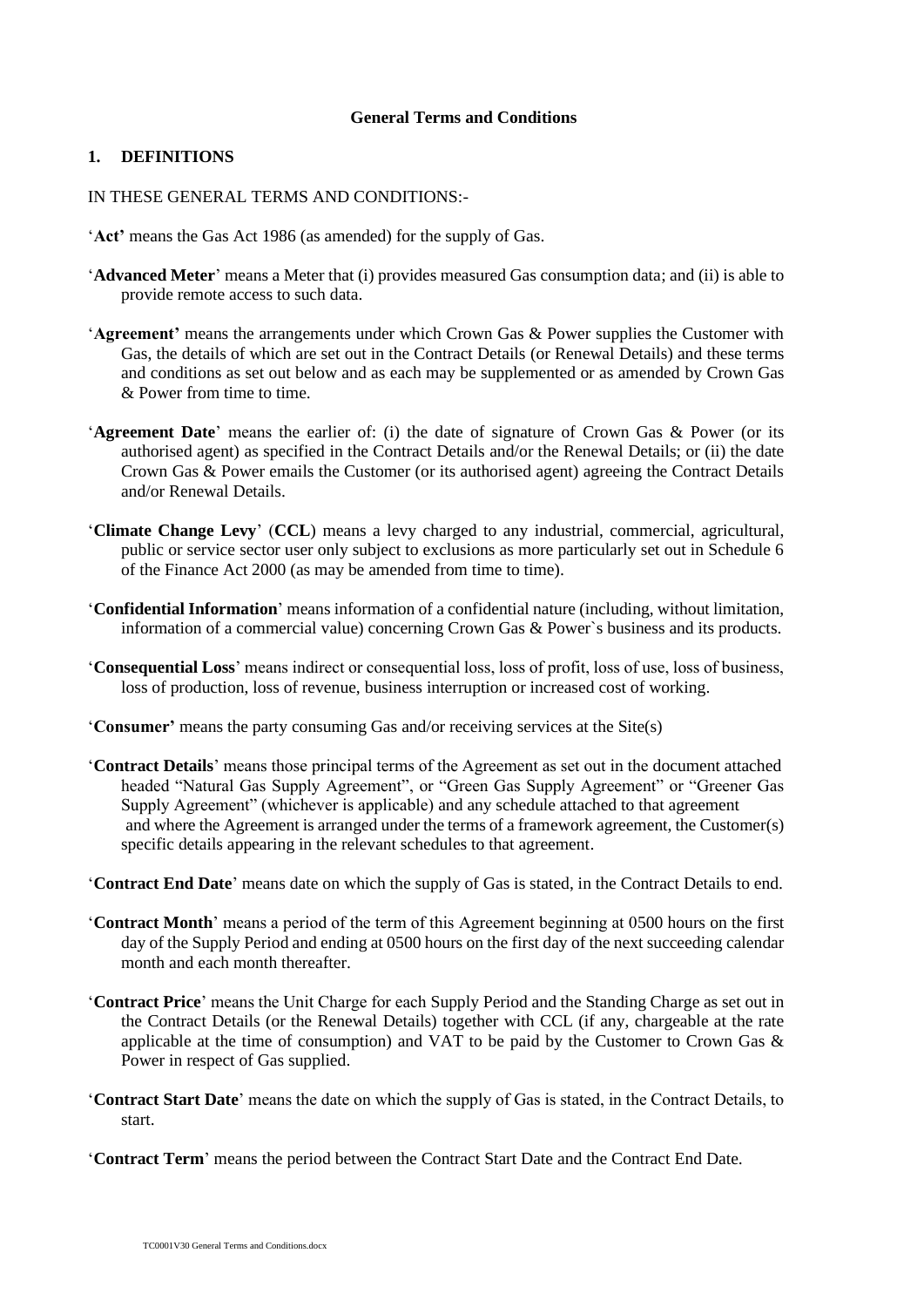- '**Contract Year**' means each consecutive period of twelve (12) Contract Months commencing at 0500 on the first day of the Supply Period.
- '**Crown Gas & Power**' means whichever of Crown Oil Limited trading as Crown Gas & Power (Company Reference Number 01315556) and Crown Gas and Power Limited (Company Reference Number 07980591) supplies Gas to the Site(s) pursuant to an Agreement, Renewal Agreement or otherwise.
- '**Customer**' means the party whose details are set out in the Contract Details (or the Renewal Details) or (where context requires) (i) a Consumer; or (ii) the party being supplied Gas by Crown Gas  $\&$ Power pursuant to a Deemed Contract.
- `**Data Protection Law**` means the Data Protection Act 2018, UK GDPR, GDPR, E-Privacy Law, any relevant law implemented as a result of the UK GDPR, GDPR and E-Privacy Law and any successive data protection legislation
- '**Demand Attribution Formula**' means the methodology used by the Transporter to forecast customer demand.
- '**Deemed Contract**' means a contract for the supply of Gas where Crown Gas & Power has never entered into a written contract with the Consumer and Gas is still being supplied to the Site and/or services are still being provided and as more particularly defined in paragraph 8(1) of Schedule 2B of the Act.
- '**Deemed Contract Rate**' means the rates and charges which shall apply at any time to a Deemed Contract which are available at [http://www.crowngas.co.uk/online-documents/.](http://www.crowngas.co.uk/online-documents/)
- '**Elevated Pressure**' means more than 75 millibar (**mbar**).
- '**Energy Act**' means the Energy Act 1976 (as amended).
- "**E-Privacy Law**" means Directive 2002/58/EC concerning the processing of Personal Data and the protection of privacy in the electronic communications sector, as amended by Directive 2009/136/EC and any relevant law implementing or superseding Directive 2002/58/EC, including without limitation the Privacy and Electronic Communication (EC Directive) Regulations 2003 and any superseding law.
- '**Flex Product'** means the arrangement allowing the Customer to trade Gas flexibly with Crown Gas & Power in connection with the supply of Gas to the Customer`s Site(s).
- '**Flex Termination Fee**' means, in respect of a Customer who has the benefit of a Flex Product, the sum payable by the Customer upon termination of the use of the Flex Product or otherwise becoming due under the terms of the Flex Product.
- '**Forecast Annual Consumption'** (**FAC**) means the Xoserve registered annual quantity of gas, in respect of an Offtake Point, recorded at the time of contracting or alternatively an annual volume of gas agreed with the Customer.
- '**Forecast Contractual Consumption'** (**FCC**) means the quantity of Gas it is estimated will be consumed in each Supply Period under the Agreement as calculated by Crown Gas & Power by reference to the FAC and as set out in the Contract Details (or Renewal Details).
- '**Formula A**' means: (MCC x Unit Charge) less paid Gas Charges.
- '**Formula B**' means ((FCC x 75%) x Unit Charge) less paid Gas Charges.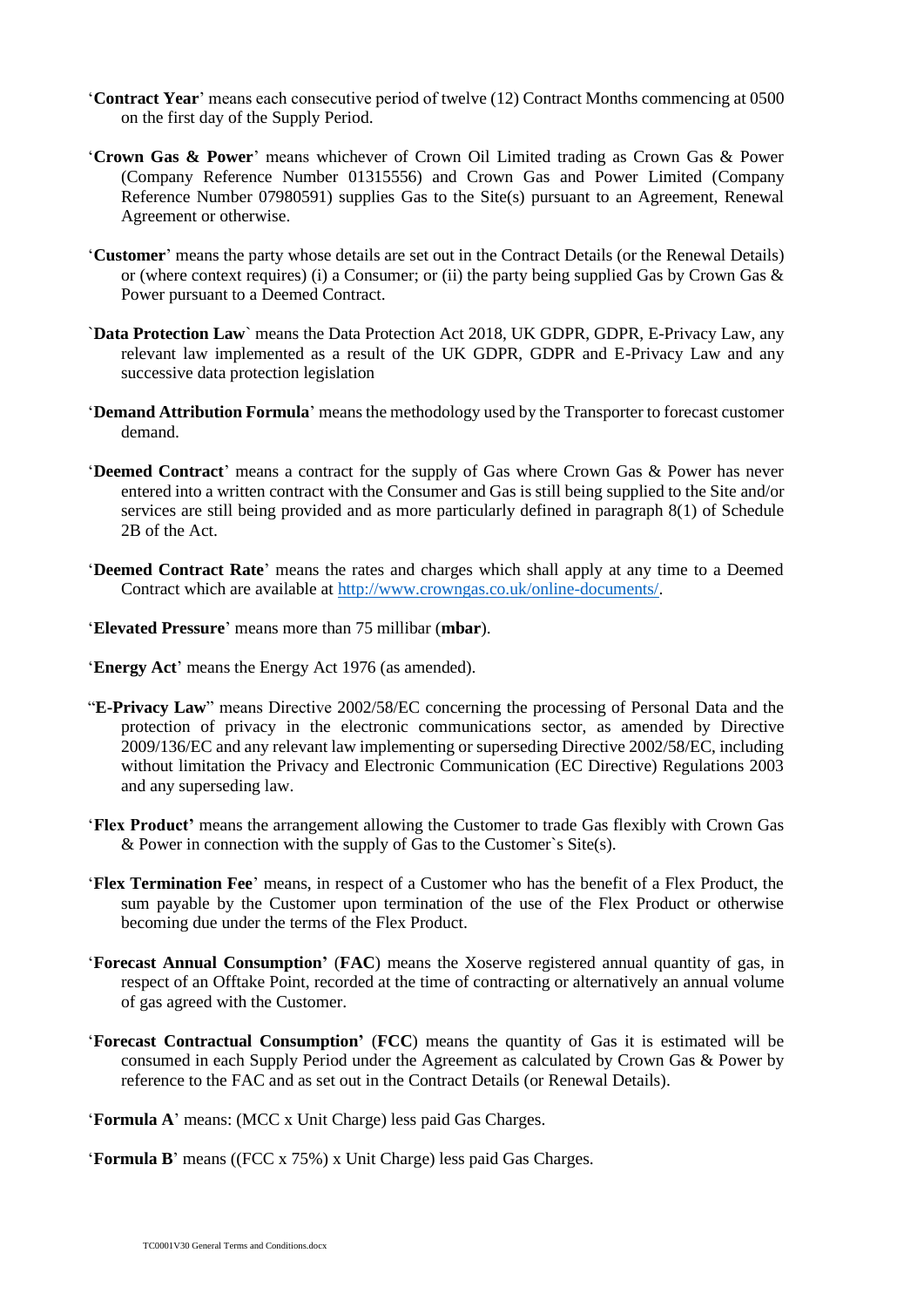'**Gas**' means Natural Gas.

- '**Gas Charges**' means the charges (based upon the Unit Charge) for Gas delivered (or deemed to have been delivered) for which the Customer is liable.
- '**Gas Escape Procedure**' means the procedure for dealing with Gas escapes as included in the Customer`s welcome pack and as set out on Crown Gas & Power`s website.
- '**General Data Protection Regulation or GDPR**' means Regulation (EU) 2016/679 on the protection of natural persons with regard to the processing of personal data and on the free movement of such data.
- '**Installation Date**' means the date on which the Meter is installed.
- **'Installer'** means Crown Gas & Power, the Transporter or an alternative third party appointed by Crown Gas & Power to provide the Meter Installation and/or Meter Work.
- '**Low Pressure**' means 75mbar and below.
- '**Maximum Contractual Consumption**' (**MACC**) means in respect of each Supply Period the maximum quantity of Gas the Customer can take as set out in the Contract Details (or Renewal Details).
- '**Meter**' means in respect of a Site, the equipment (including SMART Metering Equipment) measuring the amount of Gas used by the Customer. There may be more than one meter at a Site.
- '**Meter Asset Manager**' means an organisation that designs, installs, maintains, removes and disposes of metering equipment and is accredited under a MAM Code of Practice ('MCoP') scheme.
- '**Meter Installation**' means with respect to each Offtake Point, the meter and associated equipment installed or to be installed at each Site, including associated pipework, regulator filters, valve seals, housing and mounting.
- '**Meter Reader**' means the person appointed to undertake a Meter Reading.
- '**Meter Reading**' means, in the following order of precedence: (i) the reading of the index of the Meter; or (ii) the data received from the SMART Metering Equipment.
- '**Meter Work**' means all work to the Meter Installation including (without limitation) maintenance, repair and improvement and where the context requires, installation.
- '**Micro Business**' means any business which: (i) consumes less than 293,000 kWh of Gas per year; or (ii) employs fewer than 10 employees and the annual turnover or annual balance sheet does not exceed €2million (see Ofgem website: https://www.ofgem.gov.uk).
- '**Minimum Contractual Consumption**' (**MCC**) means in respect of each Supply Period the minimum quantity of Gas the Customer can take as set out in the Contract Details (or Renewal Details).
- **'Non-Daily Metered Site'** means a Site with a supply point whose supply classification is either Class 3 or Class 4 (as defined in the UNC).
- '**Offtake Point**' means the final outlet of a Meter.
- '**Out of Contract Rate**' means the rate(s) and charges as published from time to time on Crown Gas & Power`s website [http://www.crowngas.co.uk/online-documents/.](http://www.crowngas.co.uk/online-documents/)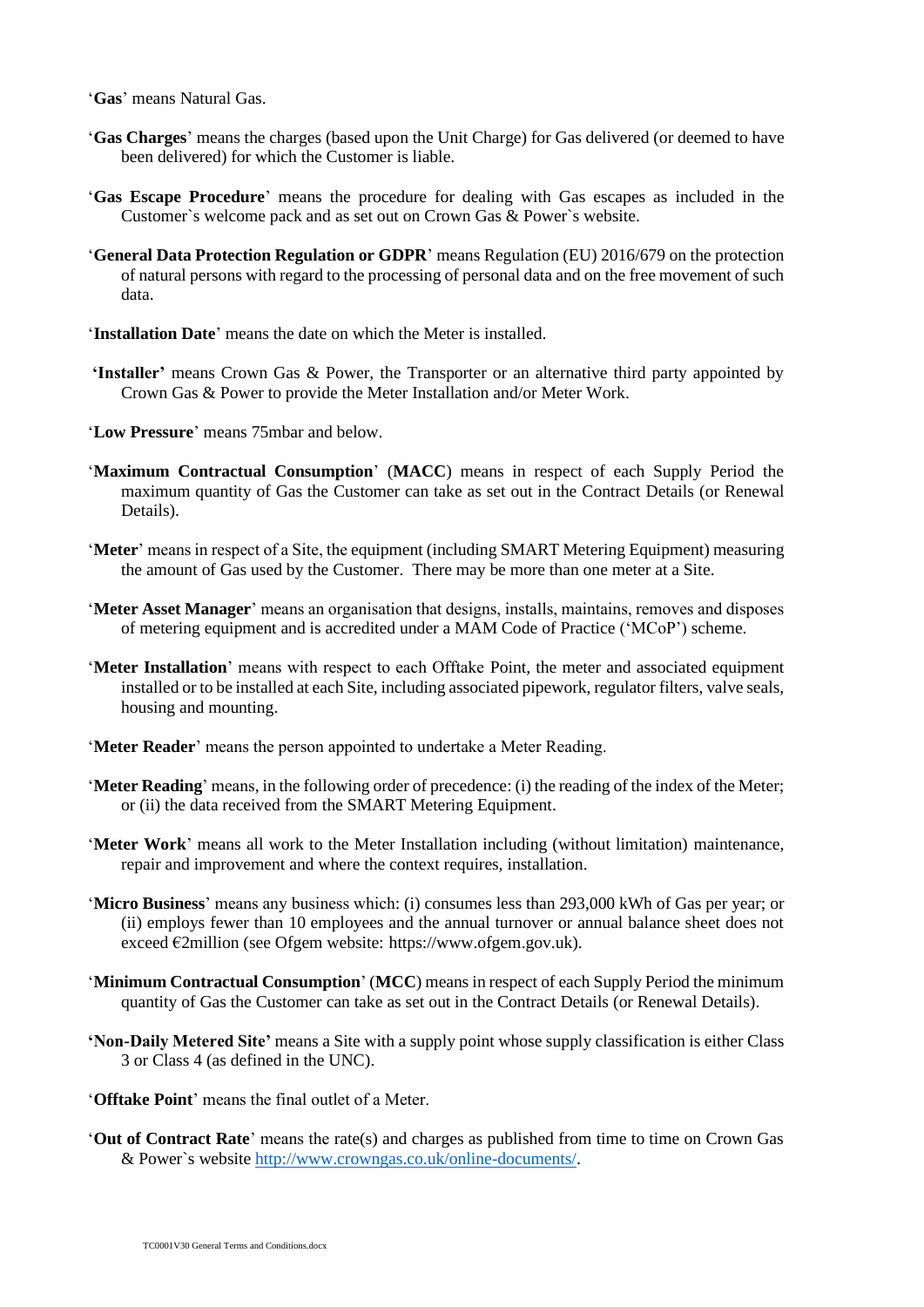- '**Prepayment Meter'** means a Meter which allows a Customer to "pay as they go" for Gas consumption.
- '**Price Cap**' means the cap on the amount certain consumers can be charged for the supply of Gas as calculated by Ofgem (or any successor organisation).
- '**Product Type**' means, in respect of each Customer, the specific product type supplied by Crown Gas & Power as set out in the Contract Details (or Renewal Details).
- '**Personal Data**' as defined in the Data Protection Law.
- '**Registered Supplier**' in respect of each Site means the Gas supplier as recorded by Xoserve.
- '**Renewal Agreement**' means a new agreement for the supply of Gas following expiry of the initial Supply Period, the details of which are set out in the Renewal Details.
- '**Renewal Agreement End Date**' means date on which the supply of Gas is stated, in the Renewal Details to end.
- '**Renewal Agreement Start Date**' means the date on which the supply of Gas is stated, in the Renewal Details, to start.
- '**Renewal Agreement Term**' means the period between the Renewal Agreement Start Date and the Renewal Agreement End Date.
- '**Renewal Details**' means those principal terms of the Renewal Agreement as set out in the document attached headed "Natural Gas Supply Agreement" or "Green Gas Supply Agreement" or "Greener Gas Supply Agreement" (whichever is applicable) and any schedule attached to that agreement and where the Renewal Agreement is arranged under the terms of a framework agreement, the Customer(s) specific details appearing in the relevant schedules to that agreement..
- `**Renewal Rates**` means the pence per kilowatt/hour unit rate and daily standing charge rate for which Crown Gas & Power aims to supply Gas to the Customer when it contacts the Customer in accordance with clause 2.6 below.
- '**Site**' means any location containing one or more valid Offtake Points at which the Customer requires Gas and which is identified by the Transporter for that location.
- '**Site Transfer Fee**' means the higher of (i) £100; and (ii) the product of ((Unit Charge minus Price Cap in respect of the unit rate) multiplied by FAC) divided by 100.
- '**Siteworks**' means installation, alteration and removal/disconnection/replacement of utility infrastructure.
- **'SMART Metering Equipment'** means any of the following (as applicable): (i) a data logging device for connection to a Meter; (ii) an industry compliant communications capable smart metering system; or (iii) an Advanced Meter.
- '**Standing Charge**' means the daily fixed charge (expressed as £x.xx per day unless stated otherwise) as set out in the Contract Details, Renewal Details, Out of Contract Rate or Deemed Contract Rate (as the case may be).
- '**Supplier of Last Resort**' means the procedure used by Ofgem to ensure customers receive continuity of supply of Gas when the Registered Supplier ceases to trade.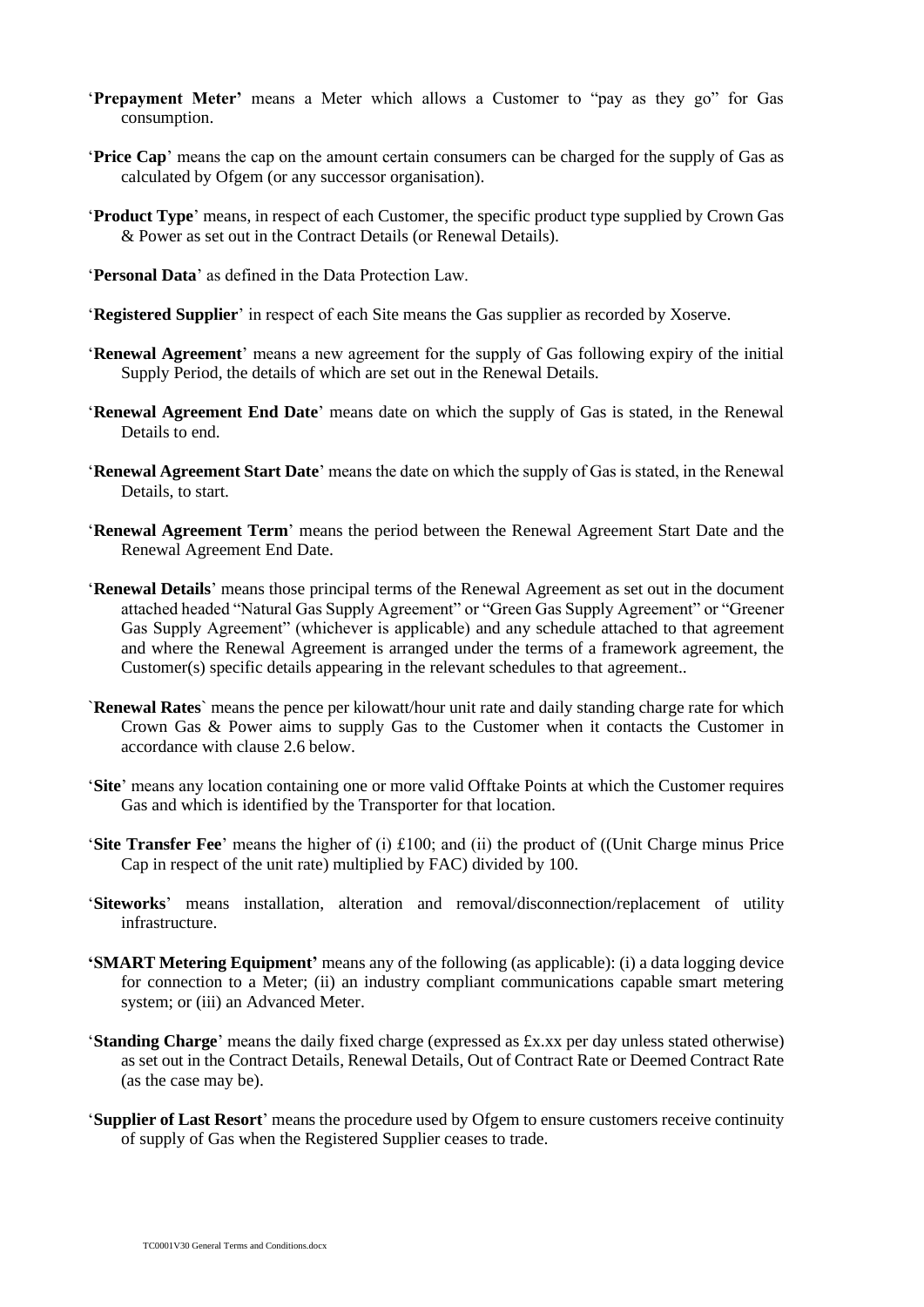- '**Supply Date**' means the date on which: (i) Crown Gas & Power becomes the Registered Supplier; (ii) the Installation Date; or (iii) the date on which Crown Gas & Power starts supplying the Customer pursuant to a Deemed Contract, whichever is the earlier.
- '**Supply Period**' means: (i) the initial period commencing on the Supply Date and ending on the Contract End Date; (ii) any new period as set out in the Renewal Details; or (iii) any adjusted Supply Period under clause 2.8.
- '**System Average Price**' (**SAP**) means the price in pence/kWh calculated as the sum of all market transaction charges divided by the sum of the trade nomination quantities for all market transactions effected in respect of system balancing activity for each Day as more particularly set out in the UNC.
- '**System Operator**' means the owner and/or operator of the relevant transmission system or distribution system for Gas in the UK.
- '**Transporter**' means National Grid and any other person responsible for the transmission and/or balancing of the Gas pursuant to the terms of the Act.
- '**Transporter's Equipment**' means all equipment deemed necessary by the Transporter and installed by or on behalf of the Transporter for the delivery of Gas to a Customer.
- '**UK GDPR**' means GDPR as it forms part of domestic law in the United Kingdom by virtue of section 3 of the European Union (Withdrawal) Act 2018 (including as further amended or modified by the laws of the United Kingdom or a part of the United Kingdom from time to time).
- '**Uniform Network Code**' **(UNC)** means the common set of rules which define the legal and contractual framework to the supply and transportation of Gas.
- '**Unit Charge**' means the charge for Gas expressed as pence/kWh as set out in the Contract Details, Renewal Details, Out of Contract Rate or Deemed Contract Rate (as the case may be).
- '**VAT**' means value added tax (or any other applicable sales tax).
- '**Xoserve**' means the data administrator on behalf of the gas network operators.

'**You Fix**' means one of the Product Types.

Any term used in this Agreement shall have the meaning ascribed to it in this clause or if not defined in this Agreement as defined in the UNC.

In this Agreement the singular includes the plural and vice versa and each of the masculine, feminine and neuter genders includes each of the others.

References to clauses are to the clauses in these terms and conditions.

Any words following the terms **including**, **include**, **in particular**, **for example** or any similar expression shall be construed as illustrative and shall not limit the sense of the words, description, definition, phrase or term preceding those terms.

# **2. DURATION AND TERMINATION**

2.1 This Agreement shall commence on the Agreement Date and shall remain in full force and effect until the end of the Supply Period unless terminated earlier in accordance with these terms and conditions.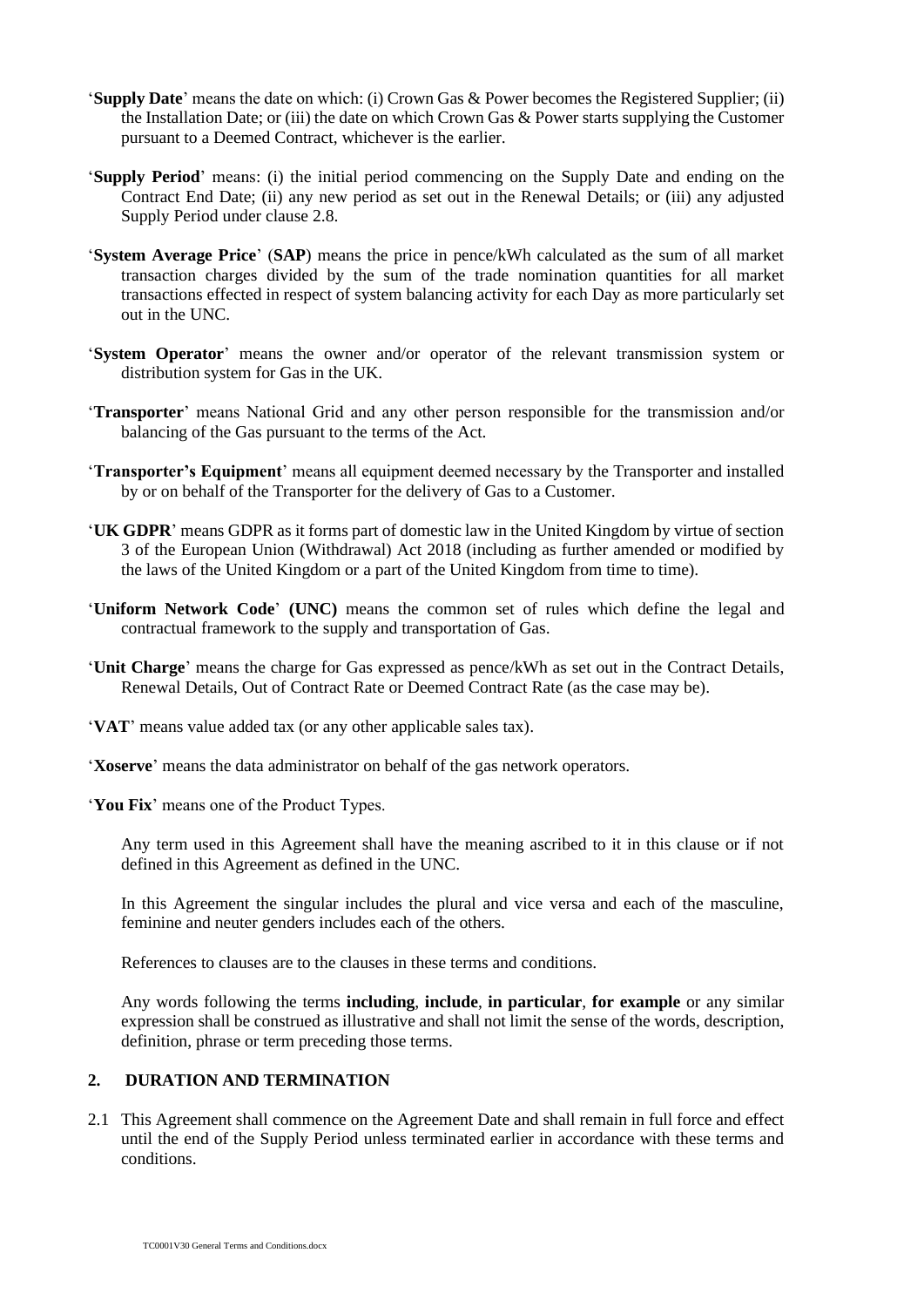- 2.2 At the end of the Supply Period (or termination of this Agreement for whatever reason, if earlier), Crown Gas & Power will continue to supply the Customer with Gas subject to Crown Gas & Power`s then current terms and conditions, but at the Out of Contract Rate. The Customer shall remain liable to pay for any Gas delivered (or deemed to have been delivered) to the Customer, together with the Standing Charge (both at the Out of Contract Rate) and CCL (if applicable) until the Customer has successfully switched to another Registered Supplier or entered into another Agreement with Crown Gas & Power.
- 2.3 The Customer may switch to another Registered Supplier at any time following the expiry of the Supply Period (or termination of this Agreement, if earlier) unless it has, already entered into another Agreement with Crown Gas & Power.
- 2.4 Notwithstanding any other term to the contrary in the Agreement or these terms and conditions and, without prejudice to its other rights and remedies, Crown Gas & Power may object to the switching of the Meter to another supplier should; (i) the switch date fall within the Supply Period; or (ii) the Customer has not consented to the switch (i.e. it is a potential "erroneous switch"); or (iii) the Customer is indebted to Crown Gas & Power and the charges are overdue.
- 2.5 Crown Gas & Power shall not be liable for Consequential Loss caused by any delay in the Customer switching to another Registered Supplier. Crown Gas & Power will only be liable for direct losses, costs and expenses caused by such delay where: (i) the delay is due to Crown Gas & Power's breach of the Agreement; and (ii) Crown Gas & Power is solely responsible for that delay.
- 2.6 Where the Customer is a Micro Business, Crown Gas & Power shall use reasonable endeavours to contact the Customer (or its authorised energy broker) not less than sixty (60) days (or such other period as may be required by industry guidelines and/or regulations) prior to the end of the Supply Period to provide relevant renewal terms including the Renewal Rates for the purpose of the Customer entering into a Renewal Agreement.
- 2.7 Where it has provided the Customer with Renewal Rates (whether or not such Customer is a Micro Business), Crown Gas & Power reserves the right to amend the Renewal Rates to take account of any market fluctuations prior to the Customer entering into the Renewal Agreement. All prices are strictly subject to availability at the time the Renewal Agreement is approved by Crown Gas & Power.
- 2.8 Where the Contract Start Date pre-dates the Supply Date Crown Gas & Power shall be entitled to: (i) adjust the Supply Period to the period commencing on the Contract Start Date and ending on the expiry of the Contract Term; and (ii) where applicable, make any consequential amendments to the Renewal Agreement Start Date and Renewal Agreement End Date. Where Crown Gas & Power has exercised its rights under this clause 2.8 it shall notify the Customer (or its authorised energy broker) of the new expiry date of the Supply Period(s) within ninety (90) days of the Supply Date.
- 2.9 Where the Supply Date is delayed (for whatever reason) through no default of Crown Gas & Power, Crown Gas & Power may terminate the Agreement forthwith and/or recover all losses, costs and expenses it suffers or incurs as a result of such termination and/or delay from the Customer.
- 2.10 If the Customer fails to comply with any of its obligations under this Agreement and/or is in breach of any of its warranties under this Agreement and, if capable of remedy, such failure and/or breach is not remedied within fourteen (14) days after Crown Gas & Power has given notice to the Customer requiring the failure and/or breach to be remedied, without prejudice to its other rights and remedies, Crown Gas & Power shall be entitled to: (i) remove the Meter(s); or (ii) suspend immediately its sale of Gas to the Customer until such time as the failure is remedied; or (iii) charge for Gas at the Out-of-Contract Rate for as long as the breach remains unremedied; or (iv) terminate this Agreement. All losses, costs and expenses which Crown Gas & Power suffers or incurs in removing the Meter and/or suspending the sale of Gas and any reinstatement of supply to the Customer shall be borne and paid by the Customer before resumption of supply commences.
- 2.11 In the event that either party is in breach of any of its material obligations under this Agreement and, if capable of remedy, fails to remedy the breach within fourteen (14) days of being given notice of such breach by the other party the non-defaulting party may terminate this Agreement with immediate effect.
- 2.12 Crown Gas & Power may terminate this Agreement forthwith by written notice if the Customer: (i) terminates the appointment of its managing agent (or the appointment of the managing agent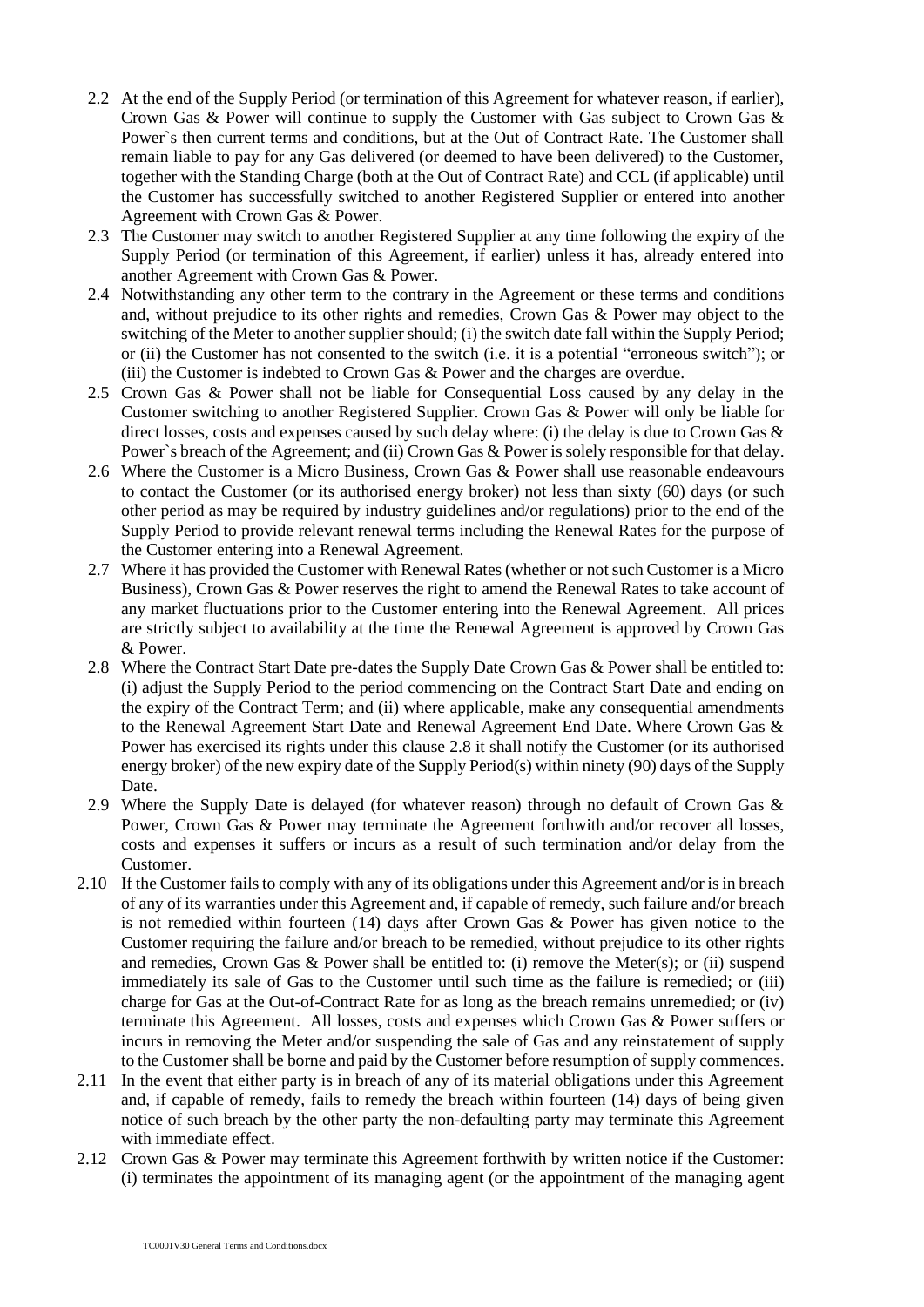ends for some other reason); or (ii) ceases, or threatens to cease, to carry on its business; or (iii) Crown Gas & Power reasonably believes the Customer is insolvent; or (iv) the Customer becomes subject to any insolvency procedure (which, for liquidation includes the presentation of a winding up petition against it); or (v) being an individual, applies for a voluntary arrangement or enters into some other scheme or arrangement with creditors or is unable to pay his/her debts within the meaning of Section 268 of Insolvency Act 1986 or presents a petition to the court for his/her bankruptcy.

- 2.13 The Customer may terminate this Agreement (and/or Renewal Agreement(s) (if any)) prior to the expiry of the Supply Period as follows:
	- i. where the MCC is specified in the Contract Details or Renewal Details (as the case may be) the Customer shall pay Crown Gas & Power all sums due under the Agreement (and/or Renewal Agreement(s) (if any)) calculated with reference to Formula A;
	- ii. where the MCC is not specified (or has a value of "0" or " ") in the Contract Details or Renewal Details (as the case may be) the Customer shall pay Crown Gas and Power all sums due under the Agreement (and/or Renewal Agreement(s) (if any)) calculated with reference to Formula B; and
	- iii. where the Customer has use of a Flex Product, the Customer shall pay Crown Gas & Power the Flex Termination Fee.

Termination under this clause 2.13 includes termination of the Agreement and/or Renewal Agreement(s) (as applicable) by way of change of tenancy.

- 2.14 Without prejudice to any other provision in these terms and conditions, in the event Crown Gas & Power terminates this Agreement (for whatever reason) the Customer shall be liable for all losses (including all Consequential Loss), costs and expenses (including but not limited to legal costs isolation and reinstatement fees) arising out of or in connection with such termination that Crown Gas & Power suffers or incurs.
- 2.15 Any provision of this Agreement that expressly or by implication is intended to come into or continue in force on or after termination or expiry of this Agreement shall remain in full force and effect. Termination or expiry of this Agreement shall not affect any rights, remedies, obligations or liabilities of the parties that have accrued up to the date of termination or expiry, including the right to claim damages in respect of any breach of the agreement which existed at or before the date of termination or expiry.
- 2.16 In the event a Customer does not enter into an Agreement with Crown Gas & Power (including, but without limitation, where the Customer fails to complete and sign off the Contract Details), Crown Gas & Power shall supply Gas to the Customer under a Deemed Contract to which the terms and conditions as set out in this Agreement shall apply (save where the context otherwise dictates) and Crown Gas & Power shall charge the Customer the Deemed Contract Rate for all Gas delivered (or deemed to have been delivered) and the Standing Charge. The Customer will also be liable for the CCL and any other levies (if applicable).
- 2.17 For the avoidance of doubt, a Deemed Contract and the application of Deemed Contract Rates shall continue until either; (i) the Customer enters into an Agreement or; (ii) until such point that Crown Gas & Power ceases to be treated by the Transporter as the Registered Supplier in respect of each Site.
- 2.18 The Agreement or Deemed Contract (as the case may be) shall terminate should Ofgem (or other relevant authority) appoint another supplier to the Site under the Supplier of Last Resort procedure.
- 2.19 Should a Deemed Contract arise following Crown Gas & Power`s appointment as the new supplier to the Site under the Supplier of Last Resort procedure, Crown Gas & Power will, to the extent agreed with Ofgem, take reasonable steps to honour any credit balance owed to the Customer.
- 2.20 Where Crown Gas and Power is not yet the Registered Supplier to the Meter and subject to it receiving all necessary, complete and accurate information in good time Crown Gas & Power will switch the Meter to its supply as soon as reasonably practicable following the Agreement Date (and in any event within twenty-one (21) days of that date or such other period as may be required by Ofgem from time to time) unless (i) the Contract Start Date determines otherwise; or (ii) the Customer terminates the Agreement in accordance with 2.13; or (iii) another supplier raises an objection to the transfer; or (iv) the Site is part of a private supply network; or (v) Crown Gas  $\&$ Power is prevented from completing the switch (or for operational reasons determines not to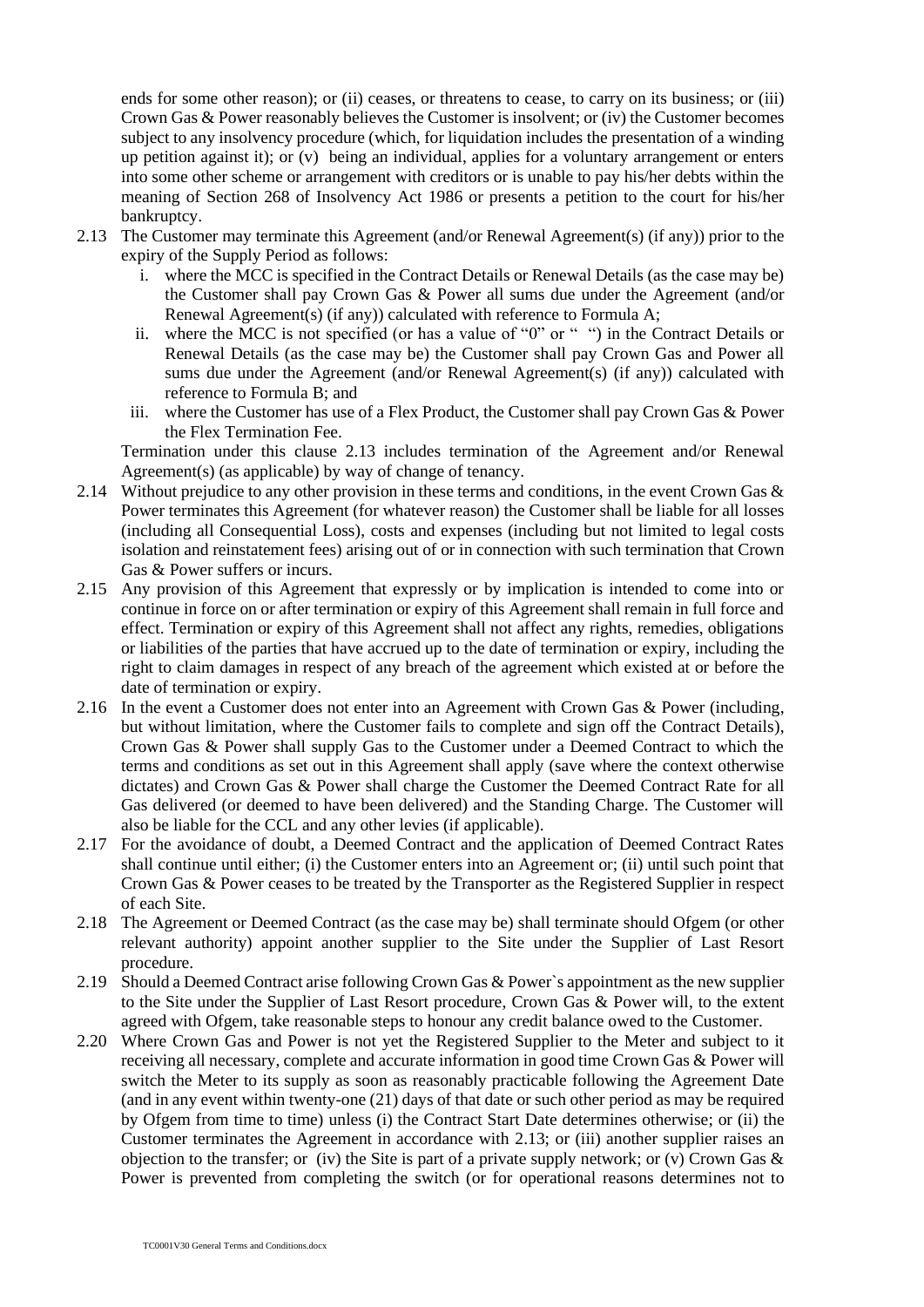complete the switch) due to any other circumstances which is outside its direct control. In the situations listed in iii to v, subject to clause 2.21 Crown Gas & Power will switch the Site as soon as reasonably practicable, and in any event, within twenty-one (21) days of the date on which the issue is resolved (or within such other period as may be required by Ofgem).

2.21 Crown Gas & Power shall only be required to apply once to be appointed the Registered Supplier to the Meter after which Crown Gas & Power may terminate the Agreement forthwith if such application is unsuccessful. In the event the Agreement is terminated, or the appointment of Crown Gas & Power as the Registered Supplier is delayed through no default of Crown Gas & Power, the Customer shall be liable for all losses, costs and expenses suffered or incurred by Crown Gas & Power as a result of such termination or delay.

# **3. WARRANTIES**

The Customer represents warrants and agrees:

- 3.1 that it is the owner or occupier of each Site to which this Agreement relates;
- 3.2 that it has the authority to enter into this Agreement with respect to each Site;
- 3.3 that it has the continuing ability and authority to fulfil the obligations of the Customer and to administer the rights of Customer, as set out in this Agreement in respect to each Site;
- 3.4 that it is appropriate for Crown Gas & Power to supply the Gas pursuant to a commercial contract and not a domestic contract;
- 3.5 that the supply is a non-daily metered supply point with a supply classification of either Class 3 or Class 4 (as defined in the UNC) (unless Crown Gas & Power has agreed otherwise in writing);
- 3.6 that (unless already notified in writing to Crown Gas & Power) it is not a reseller of the Gas to be supplied under the Agreement;
- 3.7 that Crown Gas & Power may deal solely with the Customer (save with consent where the matter is being dealt with through an authorised energy broker) and rely solely on such dealings with the Customer in all matters relating to the purchase of Gas at each Site, including but not limited to the giving and receiving of all notices and statements, the making and witnessing of all measurements and tests, the paying and receiving of all amounts due hereunder and the settlement of all disputes with respect thereto;
- 3.8 that all pipelines, appliances, equipment and other facilities other than the Transporter's Equipment, used in any way by the Customer in connection with Gas supplied to the Customer under this Agreement:
	- i. are used only for the purpose for which they were intended;
	- ii. are and will be operated so that they at all times remain compatible with the Transporter's transportation system; and
	- iii. will at all times be properly maintained, serviced and kept in good order and repair;
- 3.9 that in using Gas supplied to any Site under this Agreement, Customer shall apply the proper standards of safety;
- 3.10 the Meter(s) at the Site(s) is/are not Prepayment Meter(s);
- 3.11 where the Customer is not the Consumer, that the Consumer is not entitled to the Price Cap in relation to its Unit Charge and/or Standing Charge; and
- 3.12 where an energy broker (which term shall, for the purposes of these terms and conditions include a managing agent) is dealing with Crown Gas & Power on behalf of a Customer that: (i) such energy broker has the Customer`s authority to do so; and (ii) the energy broker has advised the Customer whether and, if applicable, how it will be paid for providing the services to the Customer.

### **4. OBLIGATIONS OF THE CUSTOMER**

The Customer shall comply with the terms of this Agreement and, without prejudice to the generality of the foregoing:

4.1 not interfere in any way with the Meter and/or SMART Metering Equipment and maintain both in good working condition;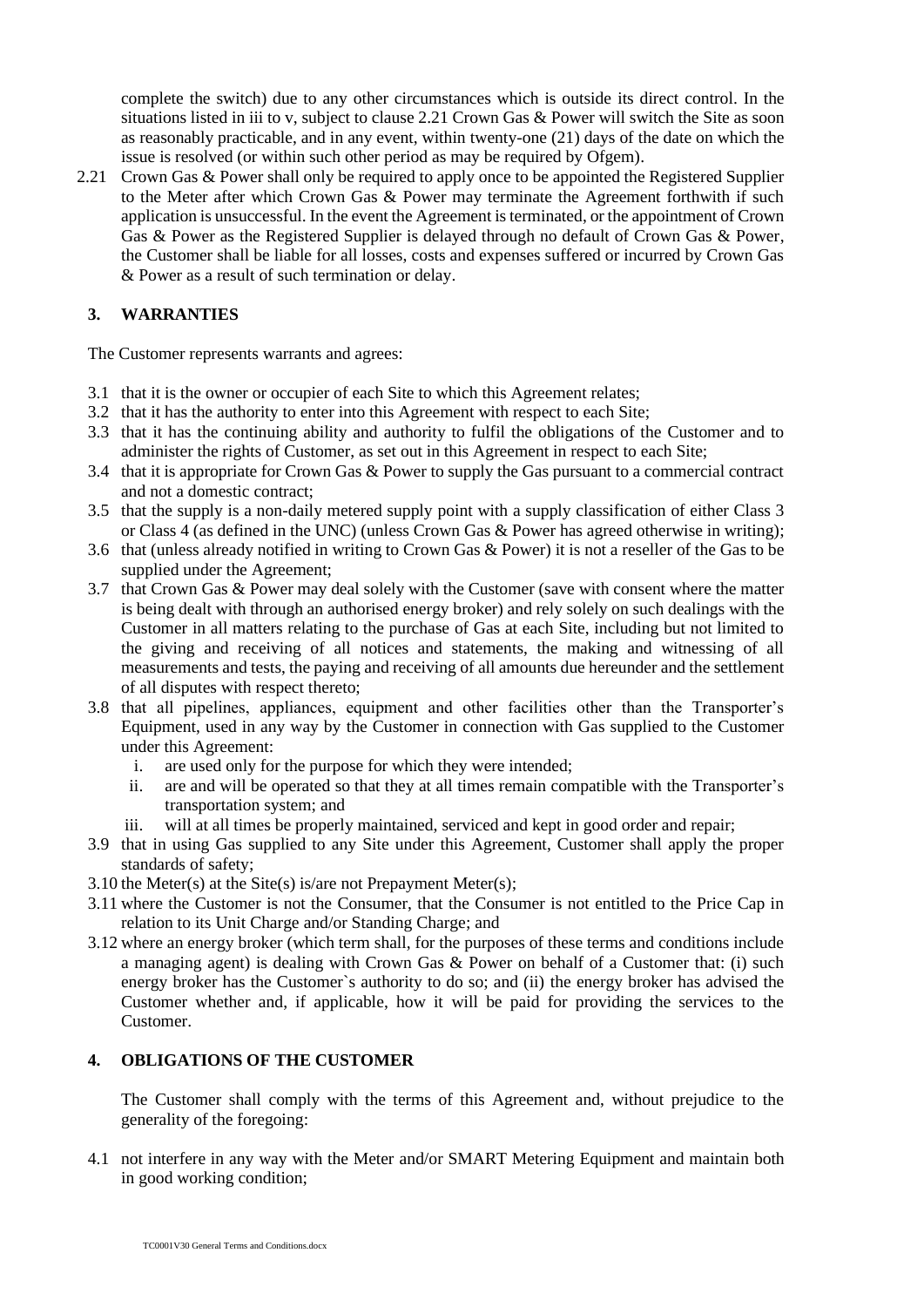- 4.2 at all times allow Crown Gas & Power, the Transporter, their agents or Installer access to each Site for any purpose whatsoever connected with the supply of Gas under this Agreement;
- 4.3 keep Crown Gas & Power informed as to the intended use of Gas supplied;
- 4.4 not install any apparatus, which may cause pressure fluctuations in the Transporter's Equipment;
- 4.5 not mix Gas with any substance;
- 4.6 in the event of an escape or leak, comply with Crown Gas & Power's Gas Escape Procedure;
- 4.7 be responsible for all pipes and apparatus after the Meter;
- 4.8 not request a quantity of Gas which is in excess of, or less than the amount which the Transporter's Equipment and/or Meter Installation is capable of delivering to the Site;
- 4.9 provide the names and phone numbers of three (3) representatives for each Site (or one (1) representative for Site(s) manned 24/7) who can be contacted at any time day or night by Crown Gas & Power or the Transporter in case of emergency if the Forecast Annual Consumption at such Site(s) exceeds 732,677kWh;
- 4.10 shall not cancel any appointment for Crown Gas & Power, the Transporter, Installer their agents or subcontractors to attend the Site(s) without first giving the relevant party forty-eight (48) hours prior written notice. For the purposes of this clause "relevant party" shall mean the party with whom the Customer had arranged the appointment;
- 4.11 in accordance with the agreed payment terms (or where no payment terms have been agreed, within ten (10) days of the date of invoice or demand), pay Crown Gas & Power, in full and without deduction or set-off, the Contract Price or (where appropriate) the Deemed Contract Rate or Out of Contract Rate together with, in all circumstances, all other sums due under the Agreement and/or in connection with the supply of Gas to the Customer (and where there are more than one Customer or Consumer such obligation shall be joint and several);
- 4.12 where Crown Gas & Power is not the existing supplier of Gas to the Site promptly; (i) take all necessary steps; and (ii) comply with all requests, to ensure that the Site is transferred to Crown Gas & Power as soon as reasonably practicable and indemnify (and keep indemnified) Crown Gas & Power against all and any damage, losses (including direct, indirect and Consequential Losses), claims, costs, expenses, charges and penalties arising as a result of, or in connection with, the Customer`s breach of this clause 4.12;
- 4.13 as soon as reasonably practicable, provide Crown Gas & Power with evidence of any relief and/or exemption it is able to claim in connection with its Gas consumption (Crown Gas & Power shall be under no obligation to apply such reliefs and/or exemptions to the Customer`s charges where the Customer has failed to comply with this clause 4.13);
- 4.14 promptly provide Crown Gas & Power with accurate and complete information and fully indemnify (and keep indemnified) Crown Gas & Power against all and any damage, losses (including direct, indirect and Consequential Losses), claims, costs, expenses, charges and penalties arising as a result of, or in connection with, the Customer`s breach of this clause 4.14;
- 4.15 advise Crown Gas & Power immediately if any Meter is exchanged for another Meter or removed from the Site(s); and
- 4.16 without prejudice to any rights or remedies of Crown Gas & Power under this Agreement, in the event that the Customer wishes either to sell or otherwise dispose of, or terminate the use of a Site, give no less than twenty-eight (28) days' notice to Crown Gas & Power of such sale, disposal or termination of use and promptly supply Crown Gas & Power with all and any information reasonably requested in respect of such sale, disposal or termination (including but not limited to any sale or tenancy agreement or any other relevant formal documentation). The Customer shall remain liable for all charges incurred up to and including the date upon which Crown Gas & Power ceases to be the Registered Supplier for the Site. Further, where any Site is to be sold or otherwise disposed of, such Site shall only be removed from this Agreement and this Agreement shall only terminate in respect of such Site, with Crown Gas & Power's written consent and on Crown Gas & Power being satisfied, inter alia, that either (i) the Site is being supplied with Gas pursuant to a valid supply agreement with another supplier; or (ii) that the new owner of such Site has entered into an agreement with Crown Gas &Power for the supply of Gas to that Site. Without prejudice to any other provision in these terms and conditions, where the Site is subject to a change of tenancy and the incoming party is entitled to the Price Cap, the Customer shall pay Crown Gas & Power the Site Transfer Fee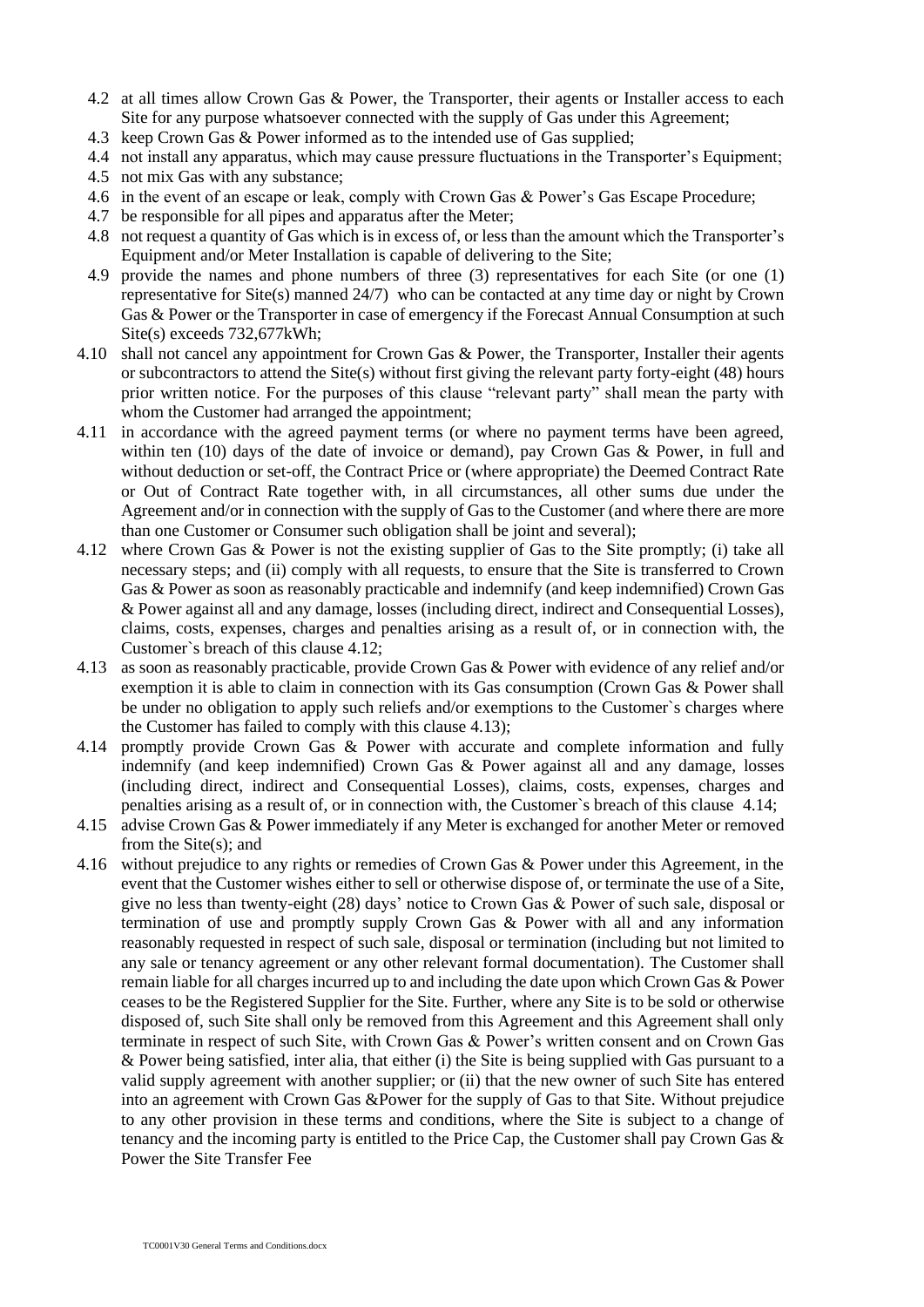- 4.17 For the avoidance of doubt, in circumstances where Crown Gas & Power has not been notified of the exchange or removal of a Meter from a Site in accordance with clause 4.15 or of the sale, disposal or termination of use of a Site in accordance with clause 4.16 Crown Gas & Power shall be under no obligation whatsoever to remove such Meter or Site from this Agreement, and this Agreement shall remain in full force and effect in respect of any such Meter or Site and the Customer shall be responsible for paying for any Gas supplied (in the case of breach of 4.16), together with all related charges.
- 4.18 In the event that the Customer suffers any loss as a result of any legitimate action taken by the Transporter and/or Crown Gas & Power (including its authorised agent), which is in compliance with the UNC and which is not as a result of the Transporter's and/or Crown Gas & Power's negligence, the Customer shall not bring any action or proceedings against Crown Gas & Power or the Transporter and neither the Transporter nor Crown Gas & Power shall have any liability to the Customer.
- 4.19 Where the Customer appoints its own Meter Asset Manager and/or data service provider at any time during which Crown Gas & Power is the Registered Supplier to the Meter, or at any time during the Agreement (whichever period is longer), the Customer will:
	- i. pay any costs which Crown Gas & Power may incur as a result of changes to the Meter Installation.
	- ii. upon request, promptly provide Crown Gas & Power, with all information it requires in relation to the Meter Installation and/or Meter Work.
	- iii. ensure that all Meter Work is carried out by a registered Meter Asset Manager.
	- iv. provide Crown Gas & Power with all relevant meter readings required to support current industry regulatory obligations and requirements irrespective of whether SMART Metering Equipment is installed.
- 4.20 In the event that Ofgem (or relevant authority) issues a direction as granted under the Energy Act that prohibits or restricts the supply of Gas, then Crown Gas & Power may discontinue or restrict the supply of Gas to the Site(s). In such an event the Customer shall take all steps to cease the consumption of Gas at the Site(s) immediately after being instructed by Crown Gas & Power to do so, for as long as Ofgem`s (or relevant authority's) direction is in force

# **5. QUANTITIES**

- 5.1 Crown Gas & Power will sell Gas to the level of the MACC provided always, however, that Crown Gas & Power's obligation to supply shall be limited to the capacity of the existing Transporter's Equipment and the Meter.
- 5.2 Where the FAC is more than 500,000 kWh or where an MCC and/or MACC greater than zero is specified in the Contract Details:
	- i. If the Customer received from Crown Gas & Power in any Supply Period less than the MCC for each Supply Period, Crown Gas & Power shall be entitled to adjust the Contract Price in accordance with the Customer's actual consumption by charging the Customer, and the Customer shall pay, an amount equal to the difference between the actual quantity received and the MCC multiplied by the Contract Price; and
	- ii. If the Customer received from Crown Gas & Power in any Supply Period more than the MACC (**MACC Breach**) Crown Gas & Power shall be entitled to adjust the Unit Charge taking into consideration the prevailing market wholesale cost of gas relevant for the remainder of the Supply Period. Crown Gas & Power may, also, increase the Standing Charge to reflect any additional costs which may be incurred as a result of the MACC Breach. Such changes to the Unit Charge and Standing Charge will take effect from the first day of the MACC Breach or in the absence of any Meter Readings, the date which Crown Gas & Power reasonably believes to be the first day of the MACC Breach and will continue for the remainder of the Supply Period. For the avoidance of doubt, Crown Gas & Power may invoice the Customer for these additional charges at any time following the MACC Breach, including after the expiry of the Supply Period and./or termination of the Agreement and the Customer`s liability to pay these charges shall not be affected by the expiry of the Supply Period and/or termination of the Agreement.
- 5.3 In respect of each Site where a Customer has consumed (or is estimated to consume) less than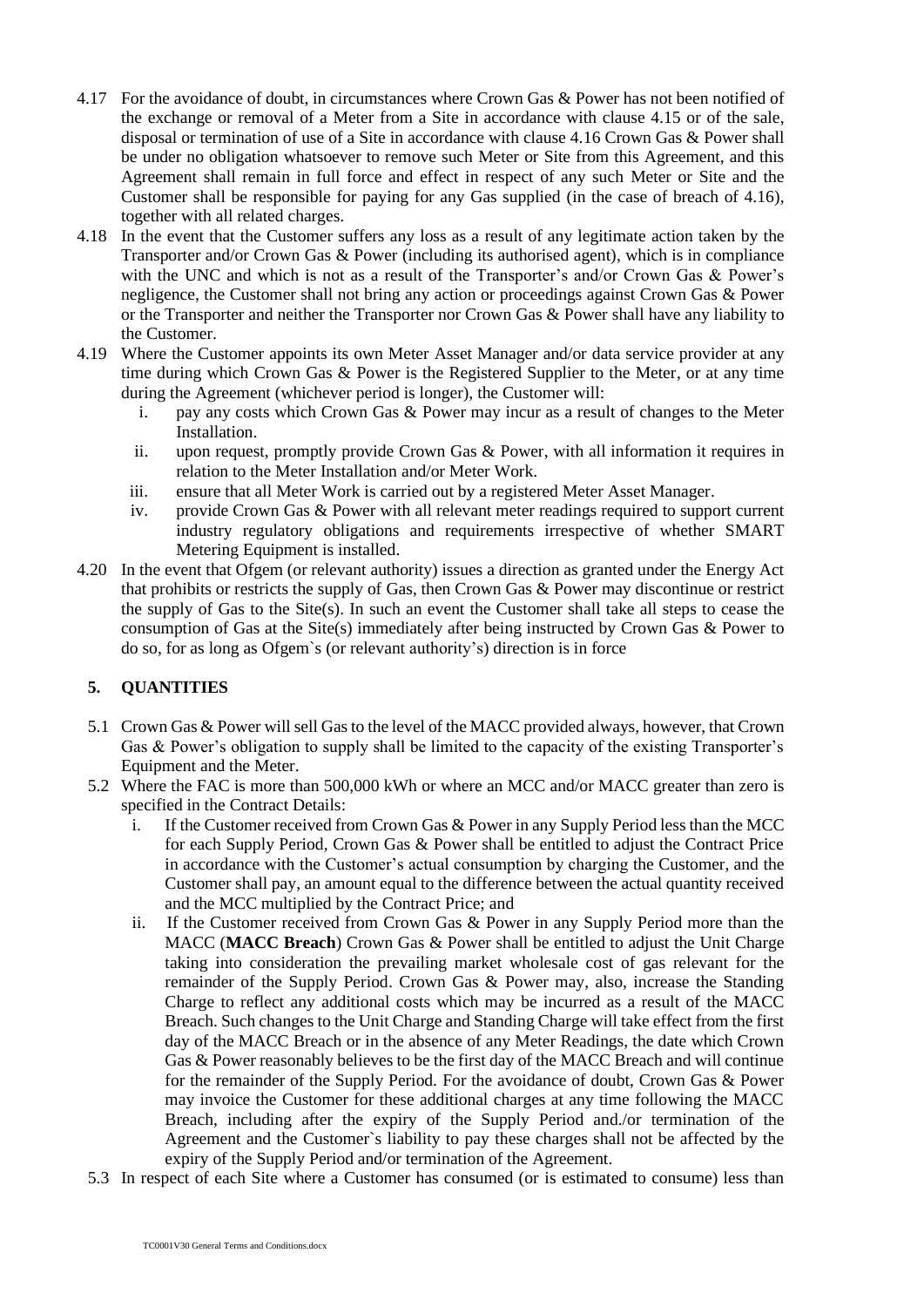10,000 kwh by each Supply Date anniversary Crown Gas & Power shall be entitled to recover from the Customer all costs incurred by Crown Gas & Power in connection with the transportation and metering of Gas to the Site (including any standing charges) whether or not Gas is consumed at the Site.

### **6. QUALITY AND MEASUREMENT**

- 6.1 Gas supplied shall comply with the same standards of pressure and quality as applied to the supply of Gas by the Transporter under the Act and any other applicable statute(s) and regulations in force from time to time.
- 6.2 Crown Gas & Power shall ensure that the Transporter or Installer is responsible for the installation, operation and maintenance of each Meter.
- 6.3 If SMART Metering Equipment is to be installed (which shall be at the Installer's discretion) at any time during the Supply Period the Customer shall permit the Installer such access as is required to install the SMAR Metering Equipment. Such installation shall be at the Installer's cost unless ancillary equipment is deemed necessary for such installation in which case the Customer shall be responsible for all costs and expenses associated with such ancillary equipment. If the Customer requires any data from the SMART Metering Equipment the Installer reserves the right to charge an additional amount for such information.
- 6.4 Meter Readings shall be collected by the Transporter, their authorised agent, or another person appointed by Crown Gas & Power to take Meter Readings except where SMART Metering Equipment is installed, in which circumstances a reading may be taken by the Installer, Crown Gas & Power or their authorised agent(s).
- 6.5 If in any Contract Month the Meter is not read or a Meter Reading is not made available promptly to Crown Gas & Power by the Meter Reader or otherwise, by the Customer (and there is no SMART Metering Equipment or the SMART Metering Equipment installed is not working either properly or at all), the quantity of Gas taken by the Customer for such Contract Month shall be estimated by Crown Gas & Power. If an invoice covers a period of more or less than one calendar month, then Crown Gas & Power reserves the right to adjust the monthly invoice to reflect consumption for a calendar month.
- 6.6 The Customer may request that the Meter be verified for accuracy. The Customer shall, initially, be liable for all the costs and charges of and associated with such verification process (**Verification Charges**) which must be paid to Crown Gas & Power in full prior to the examination and/or testing of the Meter. Pending the results of such examination and/or testing, the Customer must pay Crown Gas & Power`s invoices in full as and when they fall due. Where the Meter is found to be recording inaccurately Crown Gas & Power shall: (i) at its option, either refund any overpayment or apply a credit to the Customer`s account; and (ii) refund the Verification Charges.
- 6.7 The reading shown on the Meter shall be evidence of the quantity of Gas consumed.
- 6.8 The quantity of Gas consumed in energy terms shall be calculated using formulae generally accepted in the Gas industry.

### **7. CONTRACT PRICE**

- 7.1 Subject to any other term of the Agreement, Crown Gas & Power will charge the Customer the Contract Price in connection with the supply of Gas to the Site(s). The Contract Price is exclusive of VAT or any other tax, duty or imposed levy on the sale, consumption or use of the Gas, Crown Gas & Power shall be entitled to add VAT at the prevailing rate and to adjust any amount invoiced to reflect any other tax duty imposed on the sale of Gas from time to time.
- 7.2 Notwithstanding any other term to the contrary in the Agreement Crown Gas & Power shall be entitled at any time and on any number of occasions:
	- i. on twenty-eight (28) days' notice to increase the Contract Price and/or amend the Agreement as a result of: (a) any change(s) in Crown Gas & Power`s arrangements or costs in relation to and/or in connection with the purchase, supply, metering, transportation and/or distribution of Gas (where the Product Type is not You Fix); and/or (b) any regulations set, introduced or imposed by the Government or any regulator, including, but not limited to, any increase in VAT, levies or any duties or imposts; and/or (c) any increase in the UIG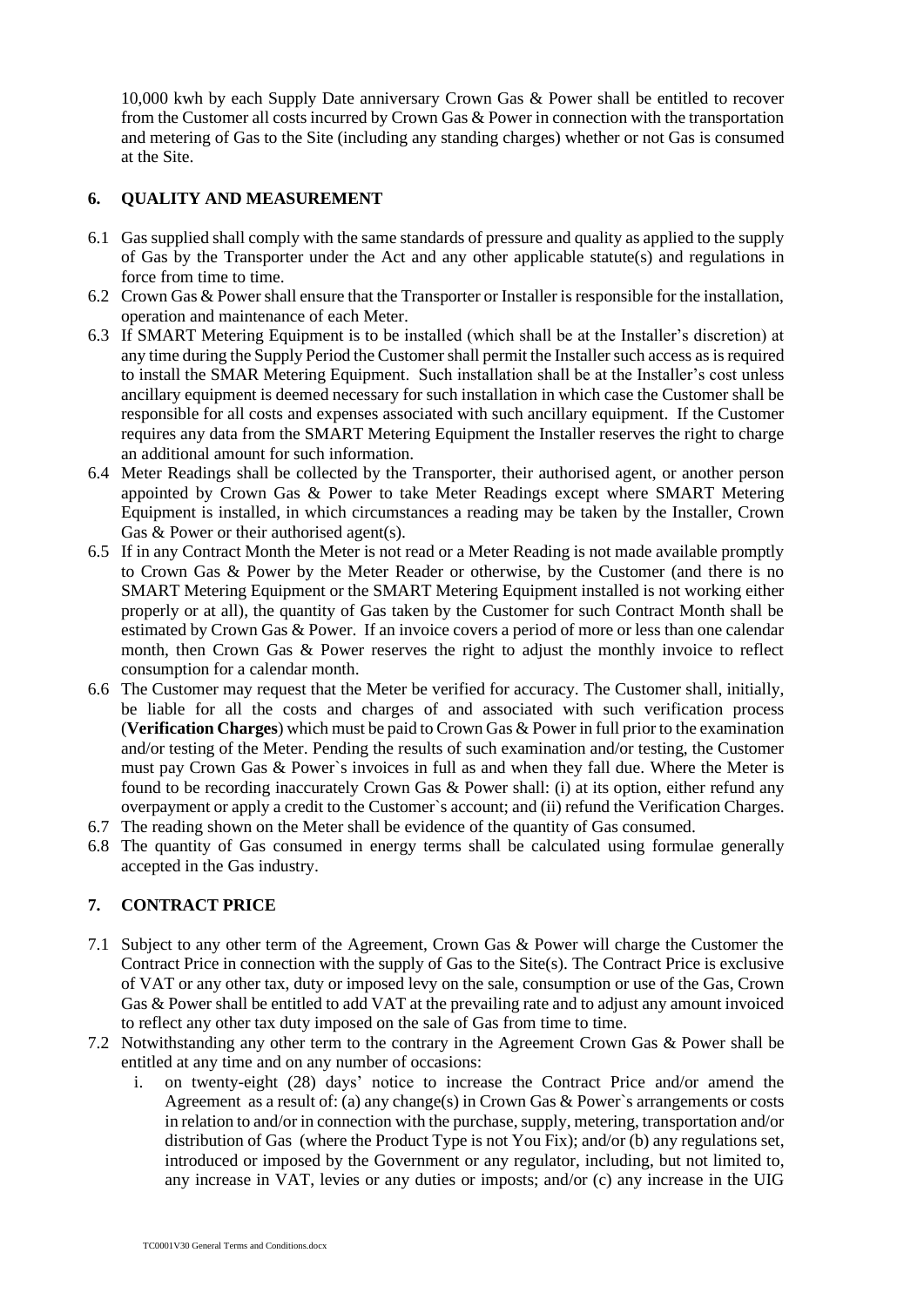(unidentified gas) charges for which Crown Gas & Power is or becomes liable; and/or (d) any mutualisation charges for which Crown Gas  $\&$  Power is or becomes liable; and/or (e) any charges for which Crown Gas & Power becomes liable as a result of supplier failure and/or insolvency; (f) any material change in balancing costs; and/or (g) any national shortage of Gas or any other event that impacts the availability of Gas in the UK and/or mainland Europe.

- ii. to pass on to the Customer any penalties, costs and expenses incurred and/or to increase the Contract Price as a result of the Customer failing to provide accurate and complete information promptly;
- iii. to increase the Contract Price and/or amend the Agreement where there is a reduction in the number of Sites receiving Gas pursuant to this Agreement;
- iv. to increase the Contract Price where the Customer is (or has been) in breach of agreed terms to pay Crown Gas & Power by direct debit; and
- v. to increase the Contract Price where the Customer`s Gas consumption is not in line with the Forecast Annual Consumption.
- 7.3 Crown Gas & Power will be allowed to charge the Customer for any Siteworks it arranges on behalf of the Transporter or Installer.
- 7.4 Unless expressly stated otherwise, all quotations issued by Crown Gas & Power are based upon a Low Pressure Meter Installation. Crown Gas & Power reserves the right to pass on to the Customer any additional charges incurred should the Meter Installation be at Elevated Pressure.

### **8. BILLING AND PAYMENT**

- 8.1 Crown Gas & Power shall, prior to entering into this Agreement, undertake credit checks on the Customer. The Customer agrees to Crown Gas & Power sharing its payment history with credit reference agencies. If, at any time during this Agreement, the Customer's credit risk becomes unacceptable to Crown Gas & Power (or its credit insurer), Crown Gas & Power may request a third party guarantee and/or a security deposit for an amount to be determined by Crown Gas & Power acting reasonably. Unless an acceptable third party guarantee and/or security deposit is put in place within ten (10) days of its request, without prejudice to its other rights and remedies, Crown Gas & Power may terminate the Agreement on giving the Customer not less than fifteen (15) days` notice.
- 8.2 Crown Gas & Power will make all reasonable efforts to post or email monthly invoices ("ebilling") to the Customer detailing the quantity of Gas received and the Contract Price of the Gas. Crown Gas & Power, however, reserves the right to invoice the Customer for such periods and at such intervals as it sees fit.
- 8.3 Payment shall be made by the agreed method as set out in the Contract Details or the Renewal Agreement. If payment is to be made by direct debit, the Customer shall at all times ensure there are sufficient available funds in its account to meet such direct debits. All Crown Gas & Power direct debits for the amount due for Gas delivered in a Contract Month will be taken from the Customer`s bank account ten (10) days after the date of invoice immediately following the month in which such Gas was delivered. Unless otherwise agreed, if payment is made by any other method, the invoice becomes due and payable within ten (10) days from the date of invoice. All other sums for which the Customer may become liable under this Agreement shall become due and payable within ten (10) days from the date of invoice or demand (as the case may be).
- 8.4 Subject to clause 8.9, if the Customer receives an invoice which it reasonably believes includes a sum which is not valid and properly due: (i) the Customer shall notify Crown Gas & Power in writing as soon as possible and in any event no later than fourteen (14) days from the date of the relevant invoice (if the Customer fails to notify Crown Gas & Power of the dispute within fourteen (14) days as required, the Customer will be deemed to accept the charges in full and waives any claims it may have in respect of the amount of the invoice); (ii) the Customer`s failure to pay charges validly disputed in accordance with this clause 8.4 shall not be a breach of the Agreement or Renewal Agreement (as the case may be); (iii) the Customer shall pay the balance of the invoice which is not in dispute by the due date for the payment of the invoice; and (iv) once the dispute has been resolved, where the Customer is required to make a balancing payment, it shall do so within 7 days and such balancing payment will also include a sum representing interest on the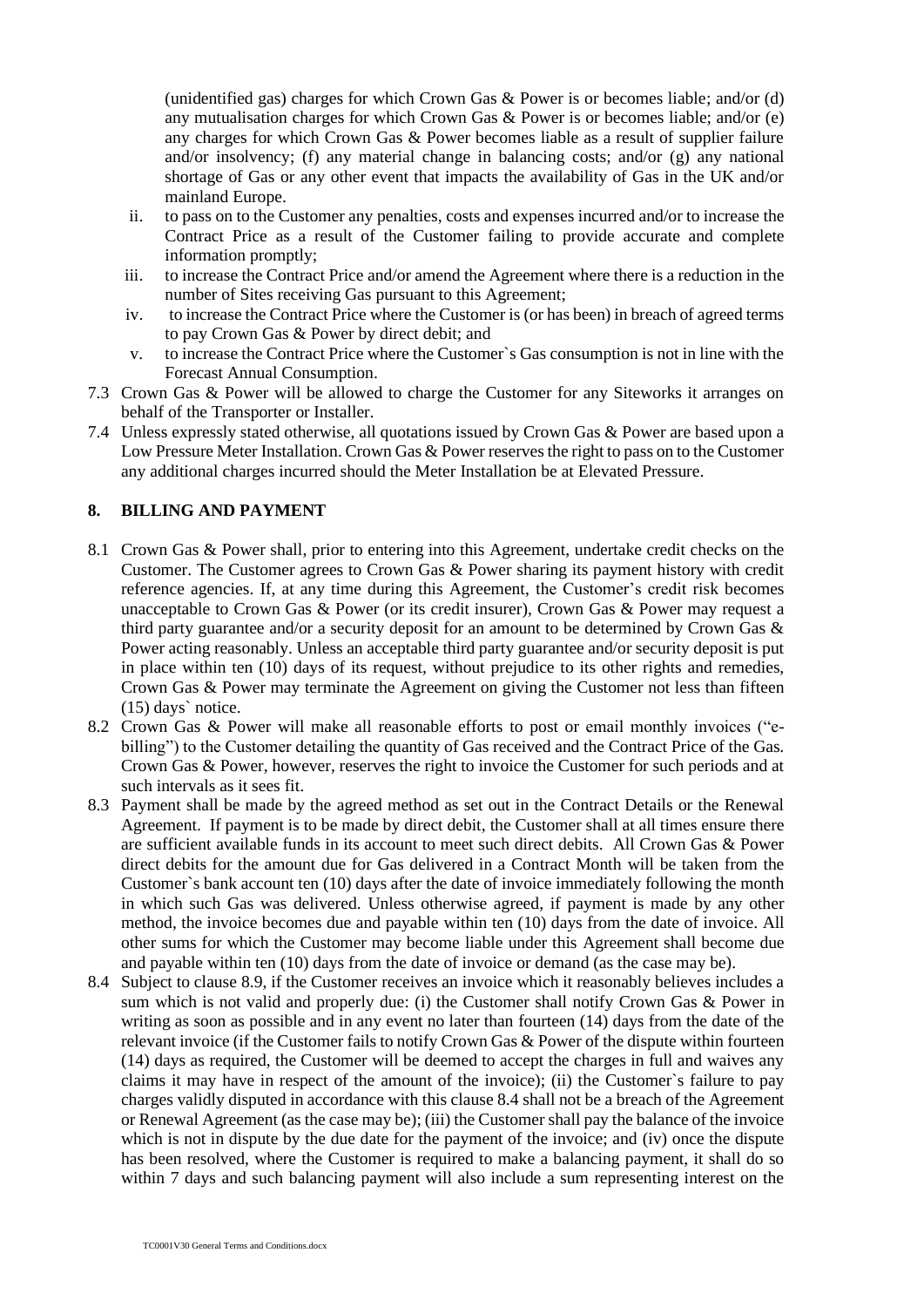outstanding and due amount at the rate set out in clause 8.5 from the date the original invoice became due to the date of payment.

- 8.5 If payment has not been received by the due date Crown Gas & Power may charge interest on the overdue amount from the due date at a rate of 4% per annum above Barclays Bank Plc base rate in force at the time.
- 8.6 If the Customer fails to set up or, at any time cancels, its direct debit arrangement without prior consent in writing from Crown Gas & Power, or the direct debit mandate is not effective, Crown Gas & Power may increase the Contract Price by 0.5p/kwh and charge the Customer an administration fee of £1.00 per day which shall be added to the standing charge until payment by direct debit is established or resumed.
- 8.7 If Crown Gas & Power is supplying the Customer (or any associated or holding company of the Customer) with Gas to more than one Site under this Agreement (or a number of agreements), Crown Gas & Power shall be entitled to transfer or credit monies between the accounts of the Customer (or any associated or holding company of the Customer) where monies are outstanding or where monies paid have been misallocated between such accounts.
- 8.8 The Customer shall have no right of set-off against any monies due to Crown Gas & Power under this Agreement or otherwise.
- 8.9 With effective from 1st November 2018 (the **Effective Date**), and subject to 8.10, where Crown Gas & Power issues an invoice to a Micro Business Customer or otherwise seeks to recover charges for a quantity of Gas and/or Standing Charge (or any other type of supply charge) from that Micro Business Customer, then the quantity of Gas and/or Standing Charge (or any other type of supply charge) which is itemised on the invoice shall be limited to an amount which could have reasonably be considered to have been consumed and/or accrued within the twelve (12) months preceding the invoice date.
- 8.10 Paragraph 8.9 does not apply in the following circumstances:
	- i. where an invoice was raised prior to the Effective Date;
	- ii. where Crown Gas & Power has raised an invoice following the Effective Date in a manner which has complied with paragraph 8.9 and, due to non-payment is continuing to take steps to obtain payment for the quantity of Gas and/or Standing Charge (or other types of supply charge);
	- iii. Crown Gas & Power has been unable to issue an invoice for the correct amount of Gas consumed due to obstructive or manifestly unreasonable behaviour of the Micro Business Customer.
- 8.11 If Crown Gas & Power agrees to accept payment of its charges by credit card, Crown Gas & Power may charge an additional fee to cover the costs associated with credit card payments.

### **9. FORCE MAJEURE**

- 9.1 Either party shall be relieved from the consequences of failing to perform its obligations under this Agreement to the extent that such failure is the result of an Event of Force Majeure.
- 9.2 An 'Event of Force Majeure' shall mean any event or circumstances beyond the reasonable control of either party resulting in the failure by that party to fulfil any of its obligations under this Agreement and which shall include without limitation:
	- i. damage to, or failure, breakdown of physical inoperability of the System Operator's transmission system, the Transporter`s Equipment and/or Meter and/or the facilities of Customer at any Site;
	- ii. non-availability of supplies of Gas from the Transporter;
	- iii. act of Government, national, municipal or other governmental agency, whether domestic or foreign;
	- iv. epidemic or pandemic;
	- v. war declared or undeclared, military invasion and/or occupation civil war, riot or civil disturbance (whether or not any part of the UK is directly involved); or
	- vi. strike, lock-out or other industrial action, provided however that in no event shall either party be relieved from liability in circumstances in which the Event of Force Majeure could have been prevented or overcome by the exercise by it of reasonable efforts.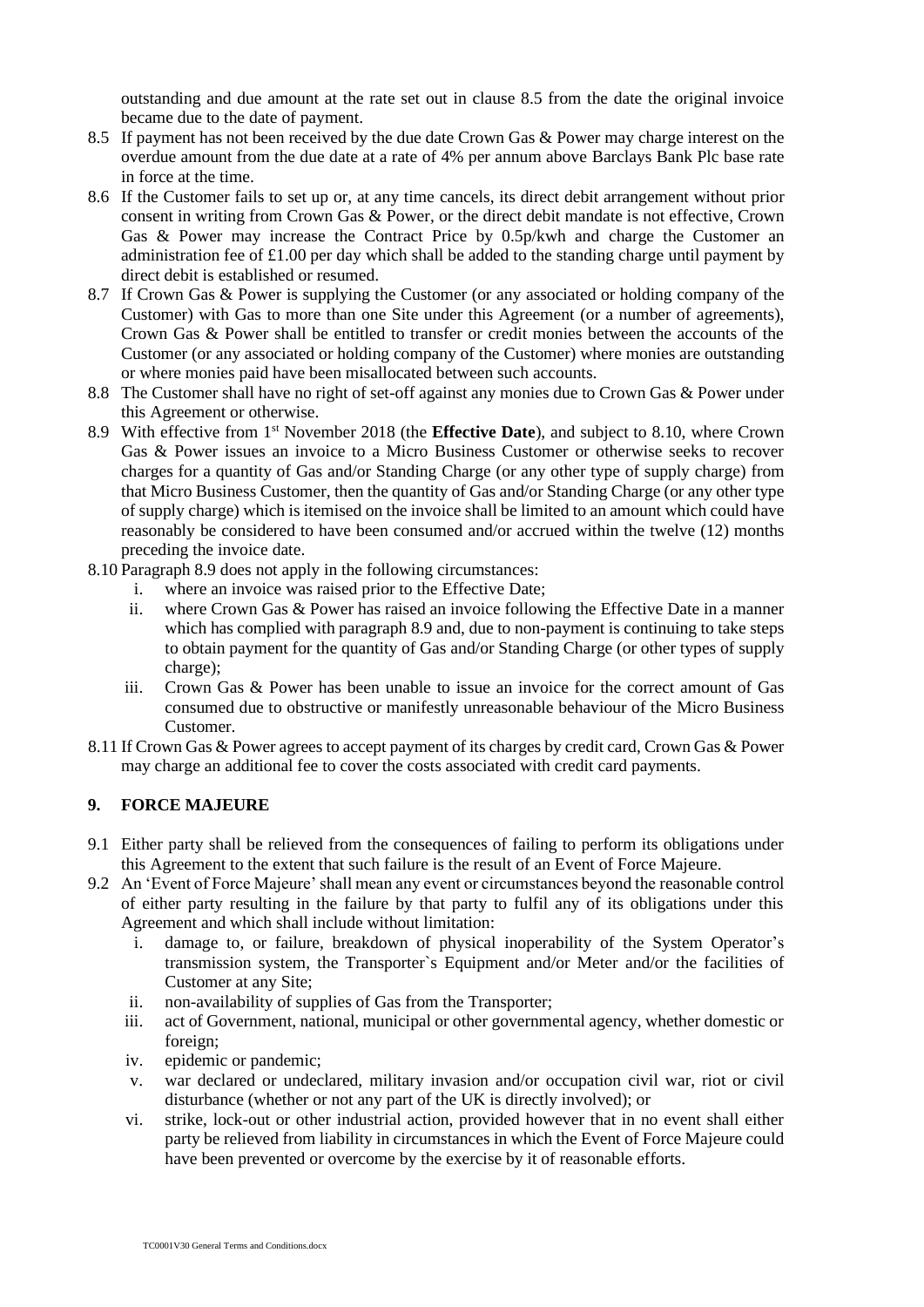9.3 The parties shall not be relieved by reason of Force Majeure Event from any obligation to indemnify or to make any payments due under the Agreement.

### **10. RISK AND OWNERSHIP**

- 10.1 Crown Gas & Power warrants that Customer will obtain good title to the Gas supplied in accordance with the terms of this Agreement and such Gas will be free of all liens, charges and adverse claims.
- 10.2 Title to and risk in the Gas received by the Customer shall pass to Customer at the Offtake Point.
- 10.3 Subject to clause 10.4 neither Crown Gas & Power nor Customer shall in any circumstances be liable to the other whether in contract, tort (including negligence), equity, breach of statutory duty or otherwise for any Consequential Loss whether or not foreseeable.
- 10.4 Nothing in this Agreement shall exclude or restrict the liability of either party:
	- i. for death or personal injury resulting from negligence; or
	- ii. for fraud or fraudulent misrepresentation; or
	- iii. under the Consumer Protection Act 1987; or
	- iv. under any indemnity; or
	- v. for breach of the implied conditions as to title and quiet possession implied by the Sale of Goods Act 1979 and the Supply of Goods and Services Act 1982.
- 10.5 Subject to clauses 10.3 and 10.4 Crown Gas & Power`s total liability in respect of all other losses arising under or in connection with this Agreement whether in contract, tort (including negligence), equity, breach of statutory duty or otherwise shall not exceed the cost of the Gas supplied in the previous twelve (12) Contract Months or the period for which the Gas has been supplied, whichever is the shorter.
- 10.6 The Customer shall indemnify (and keep indemnified) Crown Gas & Power against all and any damage, losses (including direct, indirect and Consequential Losses), claims, costs, expenses, charges and penalties arising out of or in connection with any breach, default, act or omission by the Customer in respect to its obligations and/or warranties under the Agreement.

### **11**. **PERSONAL DATA**

- 11.1 Where the Customer (or its authorised energy broker) provides Personal Data to Crown Gas & Power, the Customer warrants that: (i) it has obtained the permission of the relevant individual(s) to provide such Personal Data to Crown Gas & Power; and (ii) that the relevant individual(s) agrees that the Personal Data can be used for the purposes set out in this Agreement. The Customer shall notify Crown Gas & Power immediately in writing should the relevant individual(s) withdraws this permission at any time and will indemnify (and keep indemnified) Crown Gas & Power against all and any damage, losses (including direct, indirect and Consequential Losses), claims, costs, expenses, charges and penalties arising as a result of, or in connection with, the Customer`s breach of this clause 11.1.
- 11.2 Crown Gas & Power or its authorised agents may collect and use Personal Data (including data relating specifically to this Agreement):
	- i. to carry out our obligations under this agreement;
	- ii. to contact the Customer (including by post, e-mail, phone, text or other forms of electronic communications) for a legitimate reason to provide information, products or services which Crown Gas & Power believes may interest the Customer, or to carry out market research (except where the Customer has asked that the relevant individuals are not contacted for such purposes);
	- iii. to carry out quality assurance checks;
	- iv. to help to prevent and detect fraud;
	- v. for matters relating to health and safety; and
	- vi. if Crown Gas & Power is under a duty to disclose the Personal Data for legal or regulatory reasons to third parties such as the police, Ofgem or other regulatory body or authority.
- 11.3 Crown Gas & Power is a data controller of such Personal Data for the purposes of the Data Protection Law.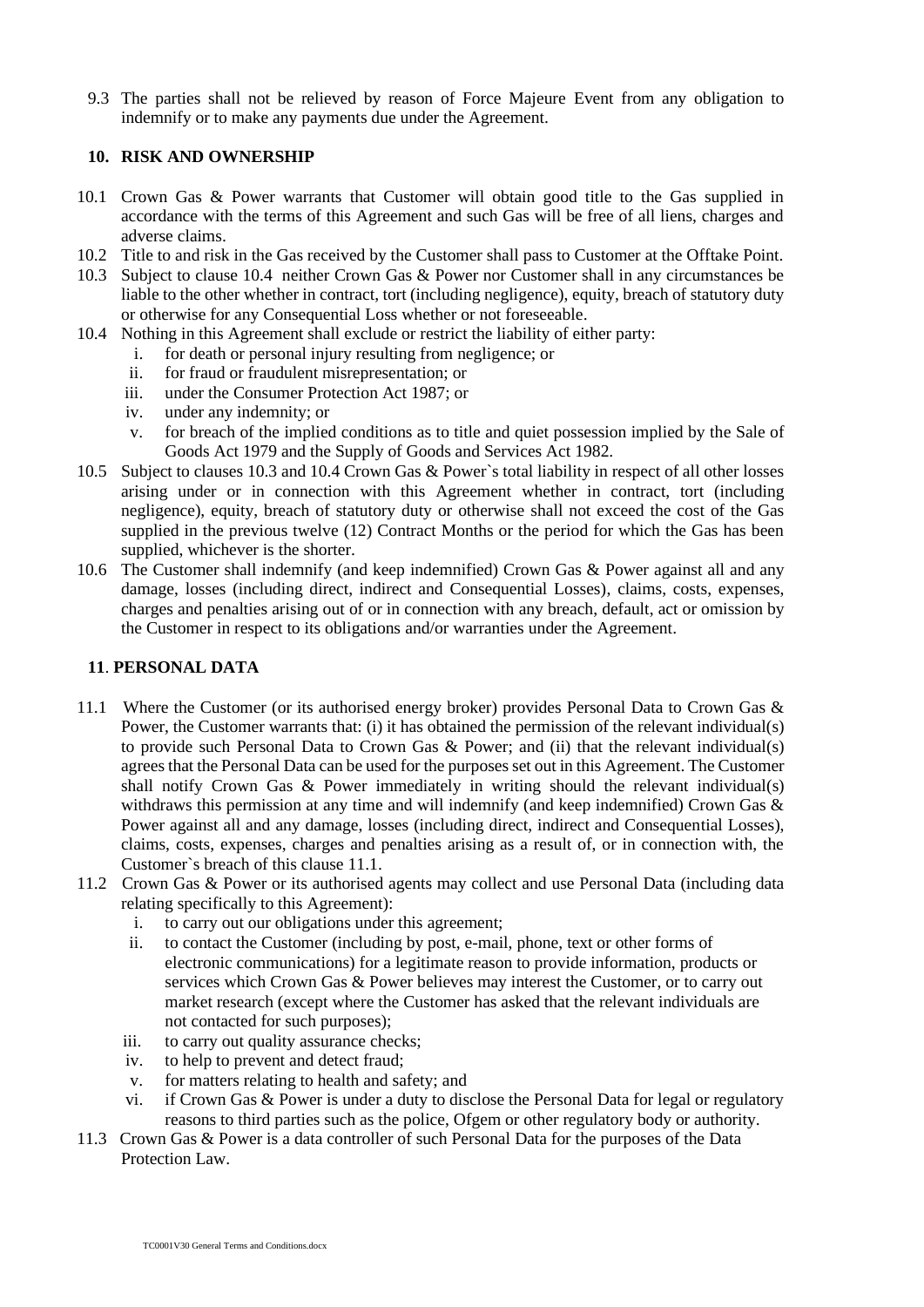- 11.4 Where Crown Gas & Power processes a Customer`s Personal Data, that Customer has the following rights in relation to such data:
	- i. the right to know what data is being processed;
	- ii. the right to access that data;
	- iii. the right to rectify any errors in the data;
	- iv. the right to have such data erased;
	- v. the right to restrict the further processing of the data;
	- vi. the right receive the data (or have the data transferred to another organisation) in a structured and machine readable format (commonly called the "right to data portability");
	- vii. the right to object to further processing of the data; and
	- viii. rights in relation to automated individual decision-making and profiling (an example of such automated decision-making and profiling would be credit scoring).
- 11.5 Further details relating to how Crown Gas & Power processes personal data as well Customer data protection rights can be found within the privacy notice, a copy of which can be viewed on www.crowngas.co.uk.

### **12. MISCELLANEOUS**

- 12.1 Crown Gas & Power may assign, transfer or novate this Agreement provided that the assignee, transferee or incoming party is an approved gas supplier by the Director General of Gas supply and the Customer shall promptly execute and deliver such documents and perform such acts as may be required to give effect to such assignment, transfer or novation The Customer may not assign, transfer or novate this Agreement without the prior written consent of Crown Gas & Power.
- 12.2 Any notice to be given pursuant to this Agreement shall be in writing and may be served by personal delivery or first class post or by email to the parties at their respective addresses as set out in the Contract Details or the Renewal Details and shall be deemed to be given when received at such addresses on the day when personal service is effected or if by post two (2) days after the date of posting or in the case of email upon acknowledgement from Crown Gas & Power of receipt of the email.
- 12.3 This Agreement shall be governed by and constructed in accordance, with the laws of England and Wales. The parties submit to the exclusive jurisdiction of the courts of England and Wales as the proper legal forum for the settlement of any dispute which cannot be settled by agreement between parties within fourteen (14) days of the same arising.
- 12.4 Crown Gas & Power reserves the right, at any time, to make such changes to these terms, as it deems necessary, for operational reasons including (without limitation) to ensure continuity of supply of Gas for the Supply Period and/or to comply with its legal and/or regulatory obligations. The Contract Price shall remain the same for each Supply Period (save as provided for by (i) clauses 2.10, 5.2, 5.3, 7.2, 7.4 and 8.6 (or any other relevant clause(s) of this Agreement); or (ii) to reflect any variation to the Standing Charge).
- 12.5 Crown Gas & Power may vary the Out of Contract Rate and/or the Deemed Contract Rate at any time on notice by publishing the revised rate(s) on its website. The new rates will take effect from the date stated on the website.
- 12.6 If requested Crown Gas & Power may, at the Customer`s expense, assist the Customer to offset, or reduce, its carbon emissions as part of a voluntary scheme by purchasing carbon credit(s) or renewable gas guarantees of origin (**RGGOs**) to satisfy the Forecast Contractual Consumption (**FCC**). Crown Gas & Power shall determine the number of carbon credits and RGGOs to be purchased at any one time and the timing of such purchases and reserves the right to purchase sufficient carbon credits and RGGOs to satisfy actual consumption rather than FCC. Crown Gas & Power shall be under no obligation to purchase additional carbon credits or RGGOs (or refund the Customer) should actual Gas consumption vary from the FCC. Compliance with all relevant legal and/or regulatory requirements and/or obligations remains the Customer`s responsibility.
- 12.7 The Customer or an authorised signatory on the Customer's behalf may use an electronic signature on the Contract Details or Renewal Details, subject to verification of the signature in accordance with Crown Gas & Power's authentication process.
- 12.8 The Customer agrees that it shall at all times (both during the term of the Agreement and after its termination) keep confidential, and shall not use without the prior written consent of Crown Gas